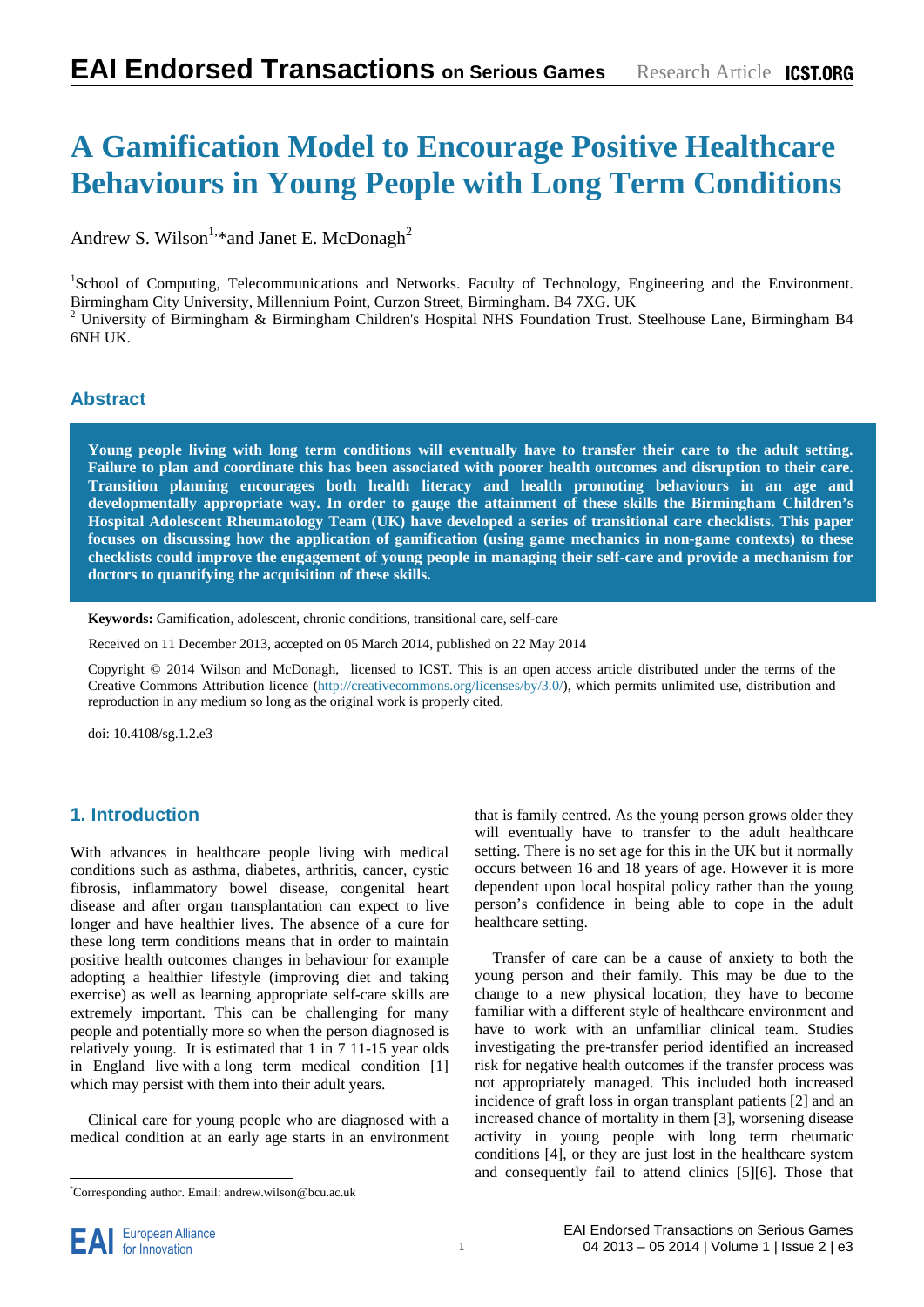experience such lapses in healthcare have also been reported to have an increased risk of subsequent readmission to hospital [6][7]. Even in those with stable disease, poorer vocational outcomes have been reported post transfer [8].

In order to improve the chances for successful transfer it is accepted that the process should not be abrupt but purposely planned, taking into account the developmental status and readiness of the young person to negotiate the adult healthcare system [9]. This is known as transitional care and addresses the medical, psychosocial as well as educational and vocational needs of the young person. The Birmingham Children's Hospital (BCH) Adolescent Rheumatology Team (UK) have produced a series of readiness checklists for early, mid and late adolescence which are used to help gauge how well the young person is progressing towards understanding their condition, its treatment and how to look after themselves. Education forms an important part of this but many young people and their families find it difficult to get the information they need and it is not always in appropriate style for them [10]. Therefore there is interest in how information can be presented in a youth friendly way and how technology can be used to support this [11].

The internet has become an important source of health related information for young people and one in which they can actively participate for example by influencing the development of youth-centred online healthcare programmes [12][13]. It has also been recognised that with the growth of new forms of communication for example social marketing, creative design and information technology can be used as a way of communicating information and supporting young people's developmental and healthcare needs [14][15].

One medium that has become a big part of many young people's lives is video games. This has seen the emergence of computer games which have combined both the entertainment and education aspects with a view to engaging people in subjects which might normally be difficult to communicate by other means. Computer games have been successfully developed to help young people, who are living with long term conditions, understand their condition, how it is treated and to support them in learning important self-care skills. Examples include Packy & Marlon and Captain Novolin which were developed in the mid 1990s for the Nintendo Entertainment System and were aimed at teaching young people how to manage their diabetes [16]. Creep Frontier combines physical interaction with the game through a spirometer so that young people with cystic fibrosis can learn to control their breathing [17]. Re-Mission and Re-Mission2 are a series of games that have been designed to teach young people about their cancers, their treatment and how to effectively care for themselves [18]. The authors have previously reviewed a range of healthcare games for young people [19]. From the literature we identified that many games had been created, not all had been formal evaluated but those that had, had resulted in

positive benefits to the young people. However we also identified that many of the games focussed on specific medical conditions and issues relating these. Therefore they would not necessarily provide all the information needed that is associated with the complex issues of transitional care.

Another factor in the development of computer games is the time and cost of their development. An alternative approach that takes advantage of the principles of games (fun) would be applying game mechanics to the process of knowledge and skill acquisition that are involved in transitional care. This principle is known as gamification and uses game techniques in non-game contexts.

In this paper we will review the issues that are associated with transitional care, provide an overview of how transitional readiness is assessed and how gamification could be applied to the BCH Adolescent Rheumatology Team (UK) transition readiness check lists. We will discuss how this would provide an objective framework for the clinical team as well as encapsulating the processes in a more fun way in order to engage young people in understanding their medical conditions and encouraging them to actively participate in learning about and acquiring self-care skills.

# **2. Young people and transitional care**

Young people who are diagnosed with a long term condition at an early age may live with it through their adolescent years and into adulthood. As the young person grows older and enters different stages of adolescence the knowledge and skills they need to acquire in order to take care of themselves will evolve. There will also be a shift in the responsibility for care from their parents to themselves.

Adolescence is already a difficult time for many young people as they become increasingly independent and assume adult roles and responsibilities. It is also a time when patterns of health promoting as well as health risk behaviours include eating, physical activity, and sexual activity are established and can be maintained throughout life [14]. Health risk behaviours can be more common in young people with long term conditions [20] and consequently have a greater potential for adverse health outcomes [14].

It has been acknowledged by the healthcare community that young people are a distinct group and should have healthcare focussed towards their specific needs. This includes age and developmentally appropriate preparation for transfer of their healthcare to the adult setting [9]. Panel 1 highlights the range of knowledge and skills that have been identified as being important for young people to be able to successfully function in the adult healthcare system.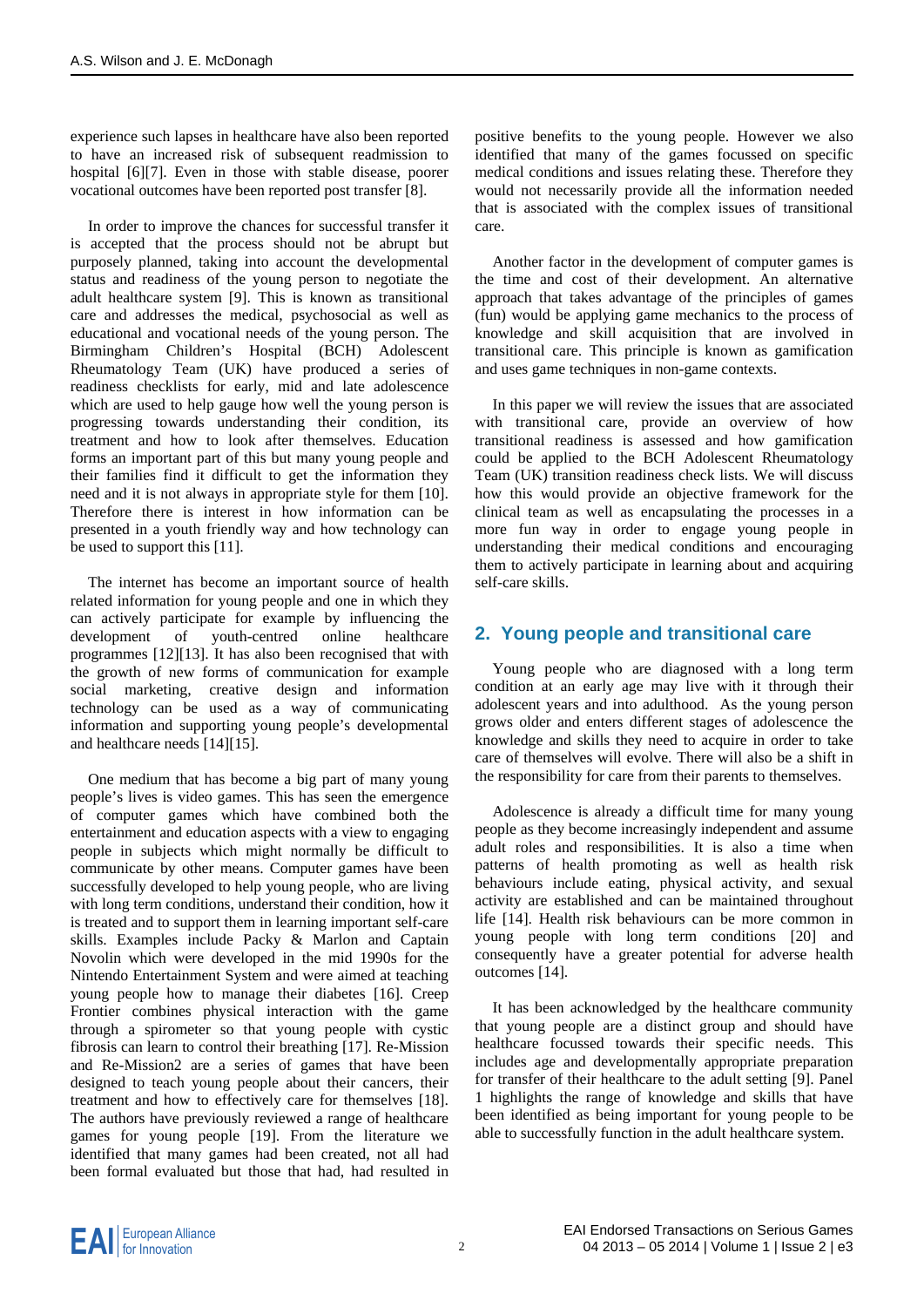Panel 1. Knowledge and skills to enable young people to function successfully in the adult healthcare system

*Disease education*: e.g. being able to understanding the symptoms and prognosis of their condition; the rationale for treatments and their potential side-effects; increasing confidence to self-manage including keeping clinical appointments and adhering to treatments.

*Psychological health*: e.g. being able to manage emotions (including anger), body image issues and feelings of 'difference'.

*General health*: e.g. Engaging in physical activity and healthy eating. Understand issues of substance use; and issues relating to sexual and reproductive health including implications with long term conditions.

*Healthcare services*: e.g. Maximising use of clinic appointments; understanding their rights to privacy and confidentiality; seeing professionals independently of parents; communicating, listening and challenging healthcare providers; accessing health services for advice; understanding differences between child and adult centred services; understanding of the transition process.

*Social issues*: e.g. Minimising the impact on their family and friends as well as reducing impact on the things they enjoy doing. Dealing with disclosure, social isolation, bullying, social stigma and access issues.

. *Education*: e.g. Maximising attendance, academic performance and peer involvement. Gaining access to educational support including their statutory entitlements. Managing within the built environment and optimising educational options (including higher and further education).

*Vocation*: e.g. Making appropriate career choices; work experience, knowledge of rights and resources.

*Independent living*: Development of skills for independence including mobility, driving and independent travel.

The optimal timeframe when these skills should be acquired by the young person is not set rather it is dependent both upon their confidence in the skills as well as their cognitive ability. La Rosa and colleagues [21] have outlined types of knowledge and skill acquisition which they believe are important for young people with organ transplants to have during different age and developmental stages. They suggest that during childhood they should be able to understand their condition and need for treatment, during early adolescence they should understand side effects associated with their treatment and the need for urgent care, whereas young adults should be able to schedule their own appointments, communicate with their care team and understand the need to move their care to adult centres (Figure 1).



**Figure 1.** A time line of knowledge and skill acquisition for young people with solid-organ transplants. Adapted from La Rosa and colleagues (2011).

Gauging a young person's readiness to transfer their healthcare depends upon their self-belief as well as the involvement of the parents and the healthcare team. Monitoring and assessing competency in self-care and selfmanagement skills has seen the development of transitional readiness assessment tools which have been designed to help evaluate a young person's progress towards acquiring these self-care and self-management skills.

# **3. Measurements of readiness to transition**

Several transitional readiness assessment tools including the Paediatric Transition Readiness Score (PTRS) and Pediatric Acceptance Readiness Score (PARS) [21], Transition Readiness Assessment Questionnaire (TRAQ) [22] and The University of North Carolina (UNC)  $Tr<sub>x</sub>$  ansition Scale [23] have been developed to assist in ascertaining transitional readiness. Many of the items in these tools are common to one another for example understanding the medical condition and its treatment, self-care and self-management, communicating with the healthcare team and understanding how to use support services. However these assessments can be disease specific and have aspects that are more relevant to their country of origin for example managing the medical insurance and financial aspects of healthcare.

In order to focus on issues relating to healthcare in the UK the BCH Adolescent Rheumatology Team have produced and evaluated series of transitional readiness checklist for young people with rheumatic disease. "Getting ready!", "Moving along!" and "Moving up!" [24]. These reflect a series of self-care skills associated with early, mid and late adolescence. The knowledge and skills they assess are in eight domains which include knowledge, selfadvocacy, transferring to adult healthcare as well as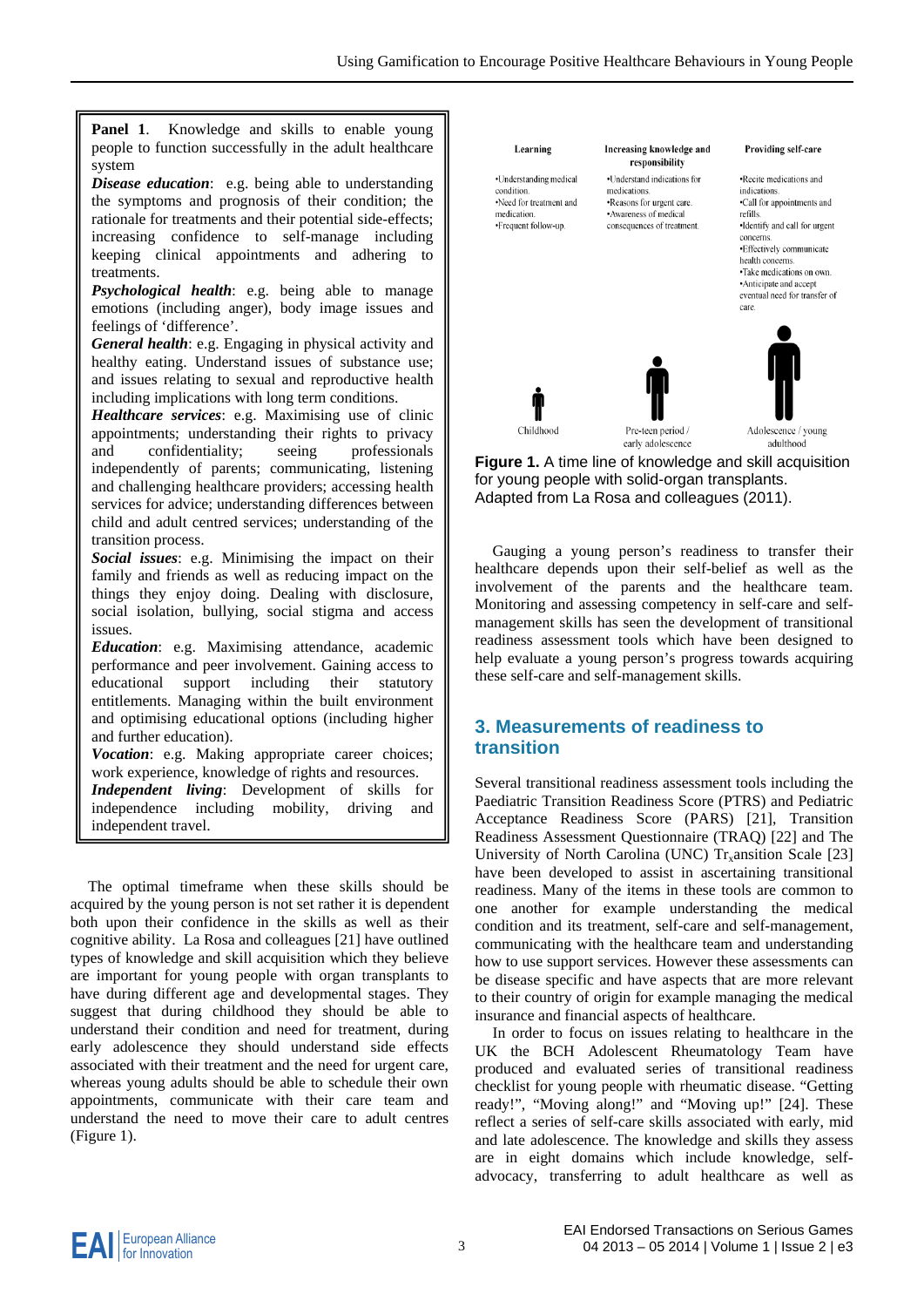understanding how to manage their health and lifestyle. They also include activities relating to daily living, school and vocation, and leisure as well as being able to manage emotions. These eight domains assess 24, 32 and 35 different knowledge and self-management skills in early, mid and late adolescence respectively. Although not formally validated they continue to be used with all young people attending the adolescent rheumatology service from age 11 years irrespective of condition.

Table 1 are examples of the types of task that are assessed in the knowledge, self-advocacy and health and lifestyle domains.

Table 1. Example tasks in the BCH Adolescent Rheumatology Team's (UK) early, mid and late adolescent readiness checklists for transitional care.

|                       | Early<br><b>Adolescent Plan</b>                                                                                 | <b>Mid Adolescent</b><br>Plan                                                                                        | <b>Late Adolescent</b><br>Plan                                                                                       |
|-----------------------|-----------------------------------------------------------------------------------------------------------------|----------------------------------------------------------------------------------------------------------------------|----------------------------------------------------------------------------------------------------------------------|
| Knowledge             | I can describe<br>my condition                                                                                  | I understand the<br>medical<br>terms/words and<br>procedures<br>relevant to my<br>condition                          | I am confident in<br>my knowledge<br>about my<br>condition and its<br>therapy                                        |
|                       | I know my<br>medication<br>regime – names,<br>doses, how often<br>etc                                           | I understand<br>what each of my<br>medications are<br>for and their side<br>effects                                  | I look after my<br>own medication                                                                                    |
|                       |                                                                                                                 | I know about<br>resources that<br>offer support for<br>young people<br>with my<br>condition                          | I call the hospital<br>myself if there is<br>a query about<br>my condition<br>and/or therapy                         |
| Self-<br>Advocacy     | I feel ready to<br>start preparing to<br>be seen alone for<br>part of the clinic<br>visit in the future         | I feel confident<br>to be seen on my<br>own for some/all<br>of each clinic<br>visit                                  | I feel confident<br>to be seen on my<br>own in clinic                                                                |
|                       | I ask my own<br>questions in<br>clinic                                                                          | I understand my<br>rights and<br>responsibility<br>to privacy,<br>decision-making,<br>consent and<br>confidentiality | I understand my<br>rights and<br>responsibility to<br>privacy,<br>decision-making,<br>consent and<br>confidentiality |
| Health &<br>Lifestyle | I understand the<br>importance of<br>exercise/<br>activity for both<br>my general<br>health and my<br>condition | I exercise<br>regularly/<br>have an active<br>lifestyle                                                              | I exercise<br>regularly/have<br>an active<br>lifestyle                                                               |

| I understand the<br>risks of alcohol<br>and drugs to my<br>health              | I understand the<br>risk of drugs,<br>alcohol and<br>smoking to my<br>health                                          | I understand the<br>effect of<br>smoking, drugs<br>or alcohol on my<br>condition and<br>general health                   |
|--------------------------------------------------------------------------------|-----------------------------------------------------------------------------------------------------------------------|--------------------------------------------------------------------------------------------------------------------------|
| I am aware that<br>my condition can<br>affect how I<br>develop e.g.<br>puberty | I know where<br>and how I can<br>access providers<br>of reliable<br>accurate<br>information<br>about sexual<br>health | I know where<br>and how I can<br>access providers<br>of reliable<br>accurate<br>information<br>about sexual<br>health    |
|                                                                                |                                                                                                                       | I understand the<br>implications of<br>my condition<br>and drug therapy<br>on pregnancy/<br>parenting (if<br>applicable) |

The expected level of understanding increases with each stage of adolescence and is reflected in the style of the question. The young person will respond as to whether they can do the task on their own or that they would like some extra help with this the particular item.

| (K) KNOWLEDGE                                                                                                                                                                                                                                                                                                                                                      | E                     | M                                                                            | L                               |
|--------------------------------------------------------------------------------------------------------------------------------------------------------------------------------------------------------------------------------------------------------------------------------------------------------------------------------------------------------------------|-----------------------|------------------------------------------------------------------------------|---------------------------------|
| $\mathbf{L}$<br>Describes condition<br>$\overline{2}$ .<br>Understands effects on body<br>3.<br>Knows medicines / regimes<br>4.<br>Understands team roles<br>5.<br>Understands medical terms<br>6.<br>Understands side effects of medicine<br>7.<br>Understands prognosis                                                                                          | o<br>Q<br>ă<br>$\Box$ | α<br>$\Box$<br>ō<br>ö<br>o<br>$\Box$<br>$\Box$                               | α<br>α<br>ο<br>o<br>Δ<br>Q<br>ö |
| (S) SELF-ADVOCACY                                                                                                                                                                                                                                                                                                                                                  |                       |                                                                              |                                 |
| 1.<br>Asks own questions<br>$\overline{2}$ .<br>Preparation for independent visits<br>3.<br>Understanding rights to confidentiality<br>4.<br>Independent visit<br>5.<br>Preparation for joint injections without GA<br>Has JI without GA<br>6.<br>7.<br>Self medication / self injection<br>8.<br>Calls hospital with queries<br>9.<br>Orders repeat prescriptions | ö<br>n                | ם<br>۵<br>Φ<br>ö<br>o<br>$\Box$<br>$\Box$<br>$\Box$                          | ۰<br>Ξ<br>88<br>ō<br>ο<br>o     |
| (T) TRANSFER TO ADULT CARE                                                                                                                                                                                                                                                                                                                                         |                       |                                                                              |                                 |
| 1.<br>Meaning of transition<br>$\overline{2}$ .<br>Difference between paediatric / adult<br>3.<br><b>Independent GP visits</b><br>4.<br>Transfer plan<br>5.<br>Prep visit to adult provider<br>Able to use other adult services<br>6.                                                                                                                              | ▭                     | о<br>$\Box$<br>$\Box$                                                        | O<br>o<br>ō<br>ο<br>Ξ           |
| (H) HEALTH AND LIFESTYLE                                                                                                                                                                                                                                                                                                                                           |                       |                                                                              |                                 |
| 1.<br>Pain management<br>2.<br>General exercise<br>3.<br>Healthy eating<br>4.<br>Dental care<br>5.<br>Smoking<br>6.<br>Alcohol<br>7.<br>Substance use<br>8.<br>Puberty<br>9.<br>Sleep / fatigue<br>Sexual health issues<br>10.                                                                                                                                     | ö<br>0000000          | ם<br>▭<br>o<br>Δ<br>$\Box$<br>$\Box$<br>$\Box$<br>$\Box$<br>$\Box$<br>$\Box$ | □<br>α<br>88<br>ō<br>ο<br>ö     |

**Figure 2.** A subset of four domains and individual items assessed in the health professional checklist for gauging young person's transitional readiness. E, M and L denote early, mid and late adolescent development.

The rheumatology professional will record the responses on their own checklist as a means of monitoring overall progress of the young person (Figure 2).

The adolescent checklists are based on self-reporting with the views of the young person taking precedence over those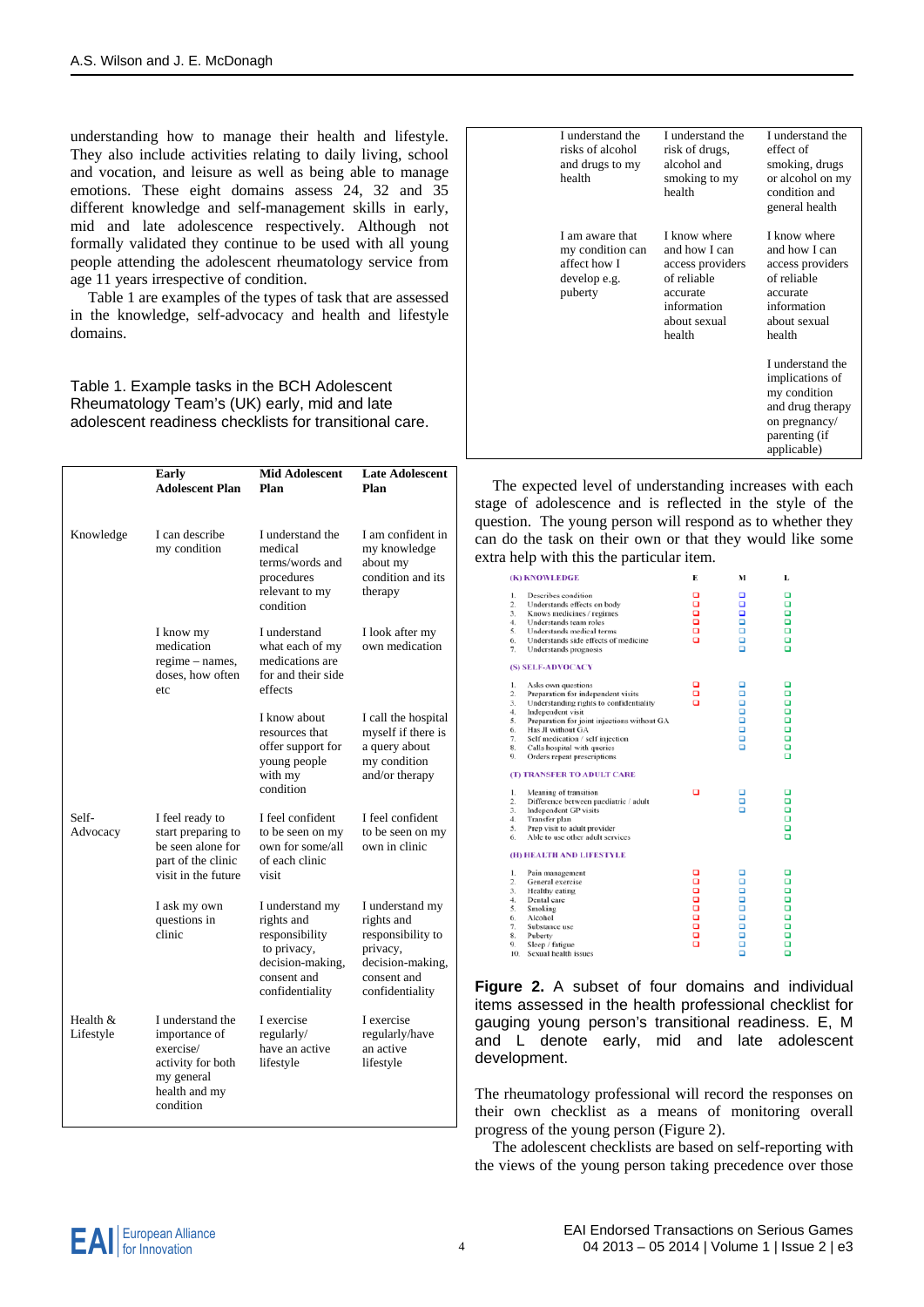of the clinician. While transitional care monitors the young person's progress toward acquiring knowledge and self-care skills it relies on the young person motivating themselves to maintain their own positive health behaviours. By using gamification the process could be made more fun for the young person and quantitative for the clinician.

# **3. Application of gamification to the Birmingham Children's Hospital transitional readiness checklist**

Using the principles found in games in non-game contexts has been termed gamification and is being used in a range of settings including training, education, project management, social networks and in the commercial sector. It has also become of increasing interest in health and wellness as a way of encouraging people to adopt healthier lifestyles for example by taking more exercise and having a healthier diet. Nike Training club (http://www.nike.com/us/en\_us/c/womens-

training/apps/nike-training-club) is a mobile app which uses gamification to promote physical activity and maintaining a healthy diet. FitBit (http://www.fitbit.com/), JawBone UP (https://jawbone.com/up/international) and Zamzee (https://www.zamzee.com/) use sensor technology to measure activity and sleep patterns which link to online portals where the player can record their dietary intake and monitor their lifestyle over time. Website such as Playnormous (http://www.playnormous.com/) offer young people games, activities and stories to encourage healthy eating habits. King and co-workers [25] suggest that gamification will become more familiar in healthcare as a result of adoption of smart phones which will provide a rich platform for delivering the content to its audience as well as resulting from the game developer's desire to drive innovation as a result of new behavioural insights into electronic interventions. These approaches have already been explored as a way of engaging young people in learning about sexual transmitted diseases and safe sex practises [26] and have been shown to be successful in improvement in the daily average frequency of blood glucose measurements by 50% in young people living with Type 1 Diabetes [27].

Gamification is aimed at making routine activities more fun and uses both game dynamics and mechanics, which define the rules of how a game is played, in order to achieve this. Three of the game dynamics progression, feedback and behaviour represent processes that can be used to promote the knowledge, learning and behaviours that are important in acquiring self-management skills. Table 2 illustrate the different types of game dynamic, provides a definition of the game mechanics associated with each of the dynamics and suggestions by the authors of how these could be applied to promote positive self-care and self-management behaviours in young people participating in transitional care.

Table 2. Mapping of gamification mechanics to selfcare behaviours

| Game<br><b>Dynamic</b> | Game<br>Mechanic                   | Mechanic<br>definition                                                                             | <b>Examples</b><br>relating to self-<br>care /<br>management<br>behaviours                                                                                              |
|------------------------|------------------------------------|----------------------------------------------------------------------------------------------------|-------------------------------------------------------------------------------------------------------------------------------------------------------------------------|
| Progression            | Achievements                       | Accomplishments<br>which are<br>unlocked after<br>succeeding in a<br>given task                    | Successfully<br>attaining self-<br>care and self-<br>management<br>skills                                                                                               |
|                        | Levels                             | A reward for<br>amassing points                                                                    | Attaining more<br>advanced<br>knowledge and<br>skills as the<br>young person<br>matures                                                                                 |
|                        | Points                             | Numerical values<br>given to actions                                                               | Incentives to<br>achieve skills<br>and a measure<br>of success                                                                                                          |
|                        | Progression                        | Success as<br>measured through<br>the completion of<br>tasks                                       | Demonstration<br>that the skills<br>are being<br>attained and that<br>satisfactory<br>progress is<br>being made<br>toward transfer<br>of care to the<br>adult system    |
| Feedback               | Appointments                       | A predetermined<br>time and place to<br>participate in a<br>game                                   | Encouraging<br>regular contact<br>with the clinical<br>care team                                                                                                        |
|                        | <b>Bonuses</b>                     | Rewards for<br>completing a<br>series of<br>challenges                                             | Encouraging<br>positive<br>behaviour for<br>example<br>adherence to<br>treatment,<br>appointments or<br>demonstrating<br>acquisition of<br>skills in a timely<br>manner |
|                        | Cascading<br>Information<br>Theory | Release of<br>information in<br>small parts to<br>ensure appropriate<br>levels of<br>understanding | Providing<br>information in<br>an age and<br>developmentally<br>appropriate<br>manner                                                                                   |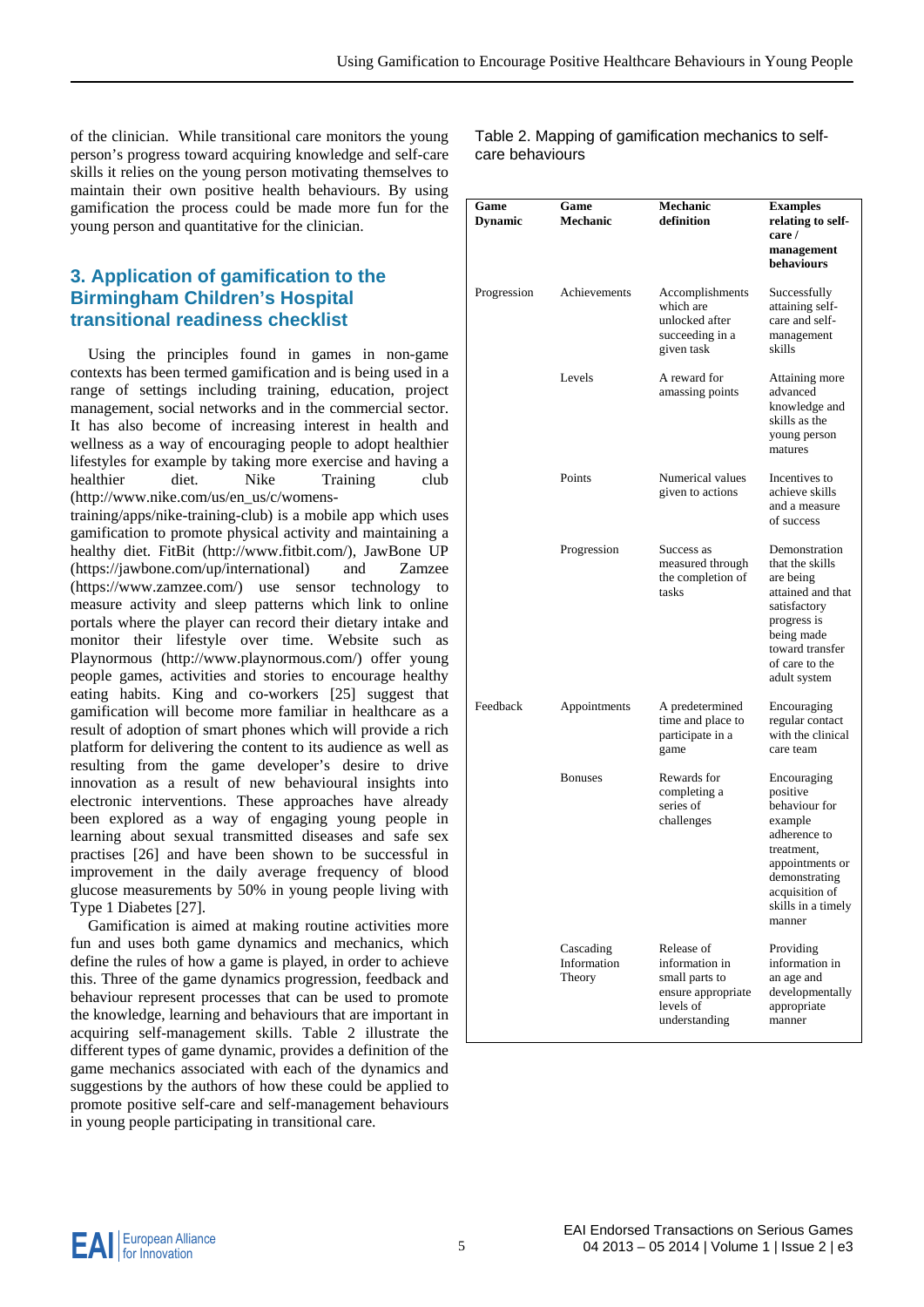|         | Combos<br>Countdown        | Undertaking<br>another action<br>after successfully<br>completing a<br>previous one<br>A time limit to<br>accomplish a task | Demonstrating<br>understanding of<br>a series of skills<br>or skills that are<br>associated with<br>one another for<br>example<br>knowing the<br>types of<br>medicine they<br>need to take as<br>well as their side<br>effects<br>A way of<br>encouraging<br>behaviours<br>which are |
|---------|----------------------------|-----------------------------------------------------------------------------------------------------------------------------|--------------------------------------------------------------------------------------------------------------------------------------------------------------------------------------------------------------------------------------------------------------------------------------|
|         |                            |                                                                                                                             | potentially<br>lagging behind<br>what would be<br>expected /<br>anticipated for<br>that young<br>person                                                                                                                                                                              |
|         | Reward<br>schedules        | The timeframe<br>and mechanisms<br>through which<br>rewards (points,<br>prizes, level ups)<br>are given                     | Motivation,<br>incentives and<br>recognition of<br>accomplished<br>tasks and<br>acquired skills                                                                                                                                                                                      |
|         | Community<br>collaboration | The game<br>community works<br>together to solve a<br>riddle, a problem<br>or a challenge                                   | Providing peer<br>support, sharing<br>information and<br>experiences to<br>reduce the<br>feeling of<br>isolation and<br>being alone                                                                                                                                                  |
|         | Discovery                  | The love of<br>exploring and<br>discovering<br>something new<br>and being<br>surprised by it                                | Learning about<br>their condition.<br>treatment and<br>how to manage<br>their care<br>independently                                                                                                                                                                                  |
|         | Ownership                  | Used to create<br>loyalty                                                                                                   | Taking<br>responsibility<br>for self-care as<br>the emphasis<br>shifts to the<br>young person<br>away from the<br>parents                                                                                                                                                            |
|         | <b>Status</b>              | The rank or level<br>of a player                                                                                            | Demonstrating<br>that the person<br>has achieved the<br>required skills<br>and knowledge<br>in relation to<br>their peers and<br>that it is<br>achievable                                                                                                                            |
| Adanted | from                       | Gamification<br>Wiki                                                                                                        | $\int$ source:                                                                                                                                                                                                                                                                       |

Adapted from Gamification Wiki (source: http://gamification.org/wiki/Game\_Mechanics)

Acknowledging that a patient is an individual and personalizing their healthcare is very important. Therefore

the basis of transitional care is a partnership between the young person, their family and the clinical team. This is reflected in the BCH's Adolescent Rheumatology Team checklists which monitor progress and achievements from both the young person's and clinical team's perspectives. Education and feedback are also an integral part of healthcare and forms the basis for positive health behaviours.

The rise in the use of the internet and social media by young people illustrates their importance to them. These media provide a mechanism for delivering healthcare information and monitoring progress which has seen the emergence of online youth-centred health-care programmes which have been created with the input of young people. These websites include interactive activities, self-monitoring and reflection, youth-to-youth information sharing and social support, and accurate, accessible and developmentally targeted health specific information [13]. Features such as discussion boards, stories of hope, and video clips help to provide support and reduce the feelings of isolation in their illness [28]. User generated content forms an important part of personalisation online. By encouraging young people to record their activities by keeping blogs, on line diaries, uploading videos as well as participating in answering questions in online forums gives the young person a way of evidencing how they have been working towards acquiring self-care and self-management skills. This evidence can be mapped to the knowledge and self-management skills associated with the transitional care checklists. Each of the eight domains in the doctor's checklist (Figure 2) has a series of tasks associated with it that are important for the young person to acquire. These self-management skills at each stage of adolescence evolve (Table 1) reflecting the skills which have been identified as being important for successful transfer to adult healthcare settings.

| (K) KNOWLEDGE                                                                                                                                                                                                                                     | Е                                     | М                          | L          |
|---------------------------------------------------------------------------------------------------------------------------------------------------------------------------------------------------------------------------------------------------|---------------------------------------|----------------------------|------------|
| Describes condition<br>1.<br>Understands effects on body<br>2.<br>3.<br>Knows medicines / regimes<br>Understands team roles<br>4.<br>5.<br>Understands medical terms<br>Understands side effects of medicine<br>6.<br>7.<br>Understands prognosis | □<br>$\mathsf{D}$<br>$\Box$<br>$\Box$ | □<br>□<br>$\Box$<br>□<br>⊓ | ❏<br>00000 |
| <b>Points</b>                                                                                                                                                                                                                                     | 600                                   | 700                        | 700        |
| <b>Badges</b>                                                                                                                                                                                                                                     |                                       |                            |            |
| Level                                                                                                                                                                                                                                             |                                       |                            | 3          |

**Figure 3.** Application of rewards and scoring system to quantify progress toward knowledge and skills acquisition.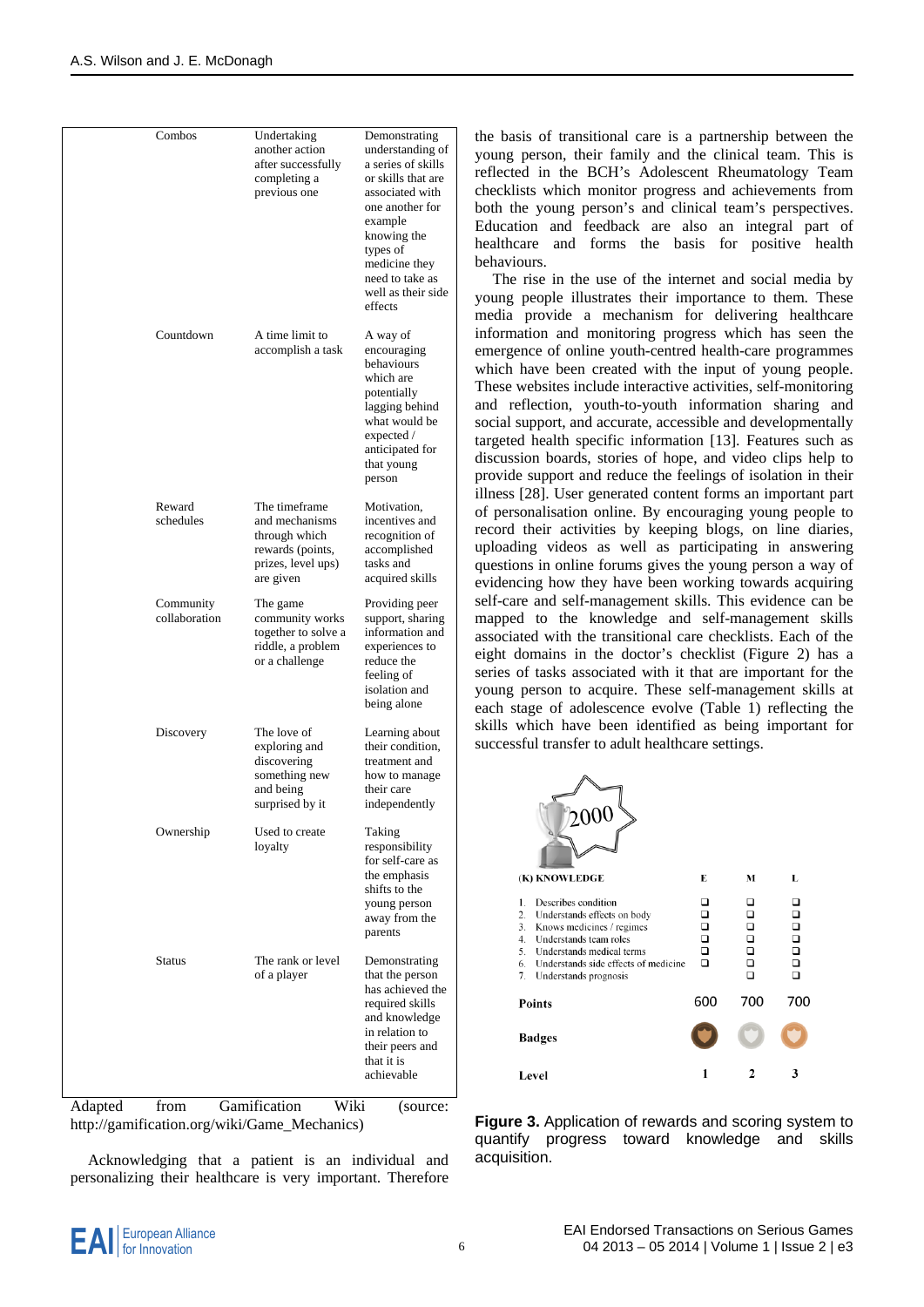By using the principles of gamification the young person's progress towards acquiring these skills could be quantified and provide a way of monitor their achievements. In the simplest form each of the response at each stage of adolescence would have a value associated with it. Figure 3 illustrates how this may be achieved for the knowledge domain.

There are seven tasks based upon knowledge and up to three different levels of response based upon the stage of adolescence (early, mid or late). An example of how gamification may be applied is that each of the tasks may have 100 points for demonstrating its achievement (a total of 2000 points for the knowledge domain). If the player demonstrates achievement of all tasks associate with early adolescence they would receive 600 points and they would gain a level. More points and higher levels would be achieved as more knowledge is accumulated as the young person matures through the stages of adolescence. When all items within a domain are completed (2000 points and achieving level 3) a further reward, for example a trophy, can be earned signifying mastery of that domain.

Some of the items in the transitional readiness checklists (Figure 2) lend themselves to aggregation for example

- Being able to describe both the condition and effects on the body.
- Knows medicines / regimes and side effects of medicine.
- Preparation for joint injections without general anaesthetic and has joint injections without general anaesthetic.

Acquiring these skills in combination lend themselves to the assignment of bonuses points for successfully achieving all of them together. If these combinations have been completed or completed in a shorter than expected time bonuses would also be rewarded. Where there is a delay in the time that certain skills would be expected to be acquired the countdown mechanic could be used to add an incentive for the young person to engage and acquire those skills.

Many systems that use gamification use rewards as a way of recognising achievements. There is a danger that rewards can be over used devaluing the achievements but if insufficient are used the incentive to engage with the process is lost. Reward schedules and ratios are used to manage this with randomness and surprises being some of the most effective strategies. Badges and trophies are the most common examples of reward however digital prizes, virtual goods and objects found or taken within the course of a game have been used and can be traded or given away giving the game an extra dimension.

Leader boards are a tool used to give a comparison of progress and feedback in relation to others. This can have a positive effect by motivating people to improve their performance. However it can also have negative effects where it is felt that the targets are unachievable. Marczewski [29] suggests the use of both absolute and

relative leader boards where the former would indicate progress against all others where the latter would indicate performance within a domain and / or within a developmental stage (i.e. early, mid or late adolescence).

Complementing rewards as a motivating factor is the need to provide feedback to the young person as a way of guiding their progress towards acquiring appropriate healthcare behaviours. The clinical appointment forms an important point of contact for information exchange between doctor and patient and is used to monitor progress and provide feedback. It is not uncommon for people to miss appointments which results in disruption to their care. In order to reinforce the importance of attending clinical appointments additional points would be awarded.

Even if appointments are maintained the time that young people can spend with their doctor can be limited. Therefore other mechanisms of feedback would be needed. On an individual level the incorporation of knowledge quizzes into online health information resources have been recognised as important ways of supporting consolidation of knowledge about medical conditions in young people [30].

Peer feedback would be another way of helping provide support to the community and is an important component of the social and cooperative nature of online games. It must be taken into consideration that feelings of being different and not "fitting in" can occur in young people with long term medical conditions and this can lead to social isolation and stigma. However there is evidence that people with disabilities inhabit online games and virtual worlds as a way of combating this [31]; anonymity can be preserved by the using avatars which are online characters that reflect the player's persona but hide their true identity. The community proposed would be one comprised of young people with long term conditions and secured in order to restrict access to only those who would need it.

# **4. Technology and platforms**

Technology is an important medium for many young people with the internet establishing itself as a recognised source of healthcare information for them. It also provides an important mechanism for distributing content and connecting individuals together in our proposed system. One of the requirements will revolve around the healthcare team being able to gather and collate information in order to review the progress and skill acquisition of the young people with respect to their healthcare checklists. Therefore a database would be an appropriate mechanism for storing that information. Linking it to a digital dashboard would provide the clinician with reports on that information. Having a central repository of data means that information can be collected from many patients over time. This will give the healthcare team access to important information that can be used to answer research questions relating to monitoring and improving clinical practice.

The young people also need to be able to participate in the proposed gamified system. It should be available to them in forms that are acceptable to them, allow them to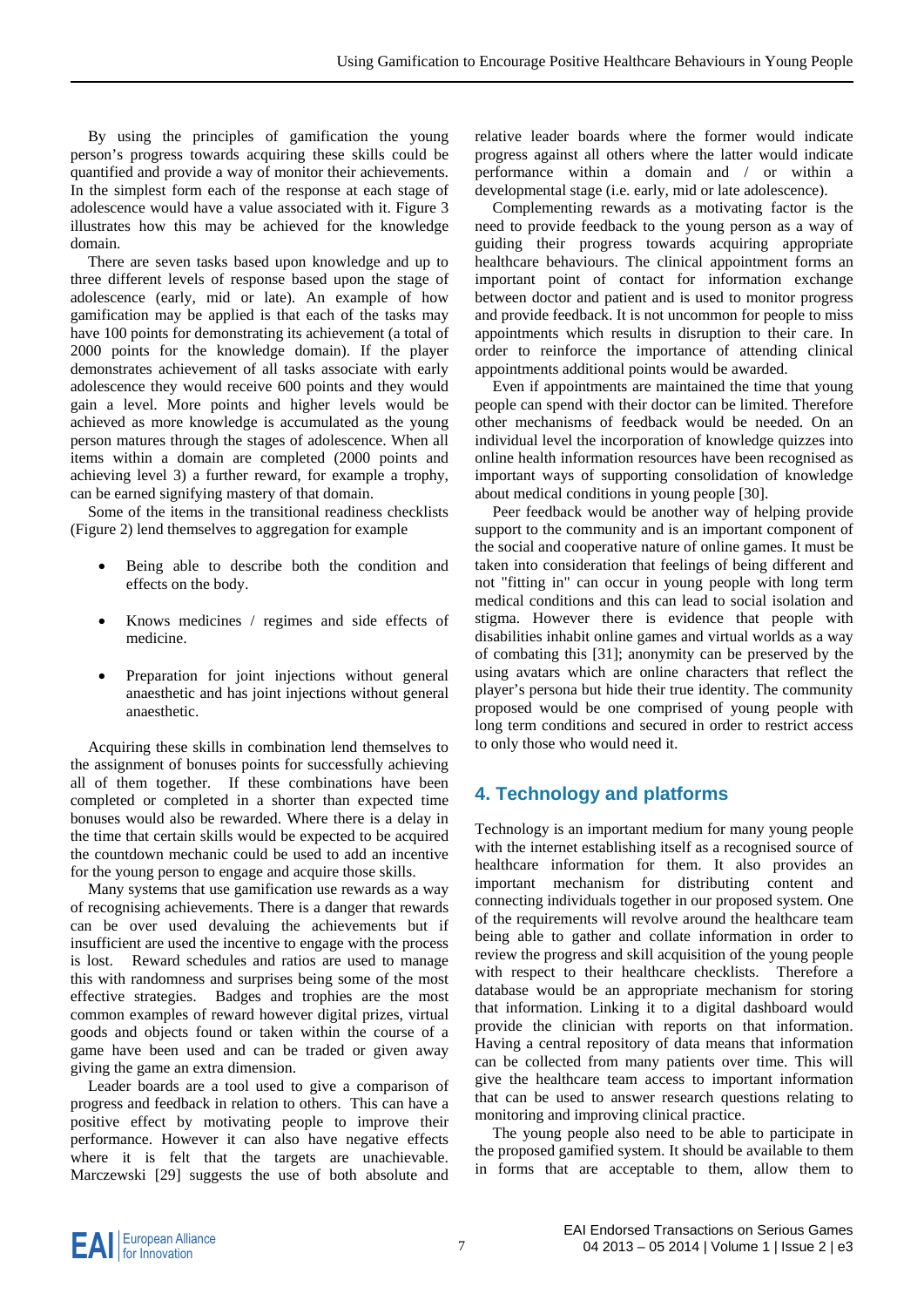contribute to in times that are convenient to them and which are presented in a discrete way which maintains their privacy. Web based systems allow content to be delivered to a range of devices including personal computers, tablets and mobile phones. With the introduction of the fifth version of HyperText Markup Language (HTML 5) improvements have been made allowing the development of media rich content. HTML 5 is also being promoted as a way to distribute content to multiple platforms.

Smart phones are establishing themselves as an integral part of the way young people communicate and maintain their intricate online social networks. They have also received increasing attention as a way of delivering healthcare information to young people [25] and have been shown to be both acceptable to them and successful in engaging them in their self-care [27].

Implementing e-portfolios would be a way for young people to manage their content, review their progress and receive feedback. Figure 4 illustrates how user generated content could contribute to these online portfolios and how they could be used to help evidence how the young people are acquiring knowledge, self-care and self-management skills. The relative leaderboards gauge an individual's progress in a domain with the main leaderboard showing overall progress in their transitional care and how ready they may be to transfer to the adult healthcare system.

Feedback from the clinical care team, parents and peers helps guide and provides support for the young people. Although our framework provides a quantitative mechanism for gauging achievements and progress of the young person in their transitional care it would not supplant their views or how confident and prepared they feel in order to navigate the adult healthcare system.



**Figure 4.** A framework for gamification of transitional care. Individual portfolios are used to evidence skill acquisition, leaderboards inform achievements with feedback helping guide progress towards attainment of knowledge and skills.

One concern that is often raised about technology is it's over use by young people and that it may be detrimental to their health and well-being. There is ongoing debate with evidence arguing for both the positive and negative aspects of exposing young people to prolonged use of technology. A recent survey of over 11,000 young people in the UK did not find that playing computer games increased the risk of behavioural problems in them [32]. A review by Hagell [33] suggests that new technologies should form an important component in health promotion particularly in hard-to-reach groups. Given that technology is embedded in youth culture it may be appropriate to find new and innovative ways of using it as a way of communicating with young people rather than completely avoiding it. However moderation and monitoring young people's interaction with technology is an important consideration.

# **5. Evaluation of the gamified system**

In this paper we have proposed a model where gamification could be applied to the BCH Adolescent Rheumatology Team transitional readiness checklists in order to improve the engagement of young people in their self-care and provide a mechanism for the healthcare team to monitor their progress.

The implementation of the system would initially be dependent upon a qualitative research project exploring the views of young people with long term medical conditions as well as those of the health professionals involved in their care. This would involve exploring the potential of the approach in the context of established transitional care programmes. It would include discussion around the practical implementation in the healthcare setting for example availability in waiting rooms, hospital internet site and how it could be used within a peer support activity setting. Involving the young people in the design at an early stage will be very important to ensure success. Evaluation of the proposed gamified approach would revolve around comparing it against no access in a randomised controlled trail assessing whether there were improvements in the young people's knowledge and self-management skills as a result of gamification. These are future areas of work as they represent significant investigations which would require funding both for the qualitative aspects, the game's development and subsequent evaluation of its implementation. Consideration will also have to be given to ethical approval of such studies owing to the work involving young and potentially vulnerable groups of individuals.

## **6. Discussion and conclusion**

Maintaining the engagement of young people in self-care as they grow older is challenging as other factors increasingly become prominent in their lives particularly during adolescence. However the implications of not taking care of themselves are a poorer quality of life and delaying the inevitable transfer of care to the adult system. From the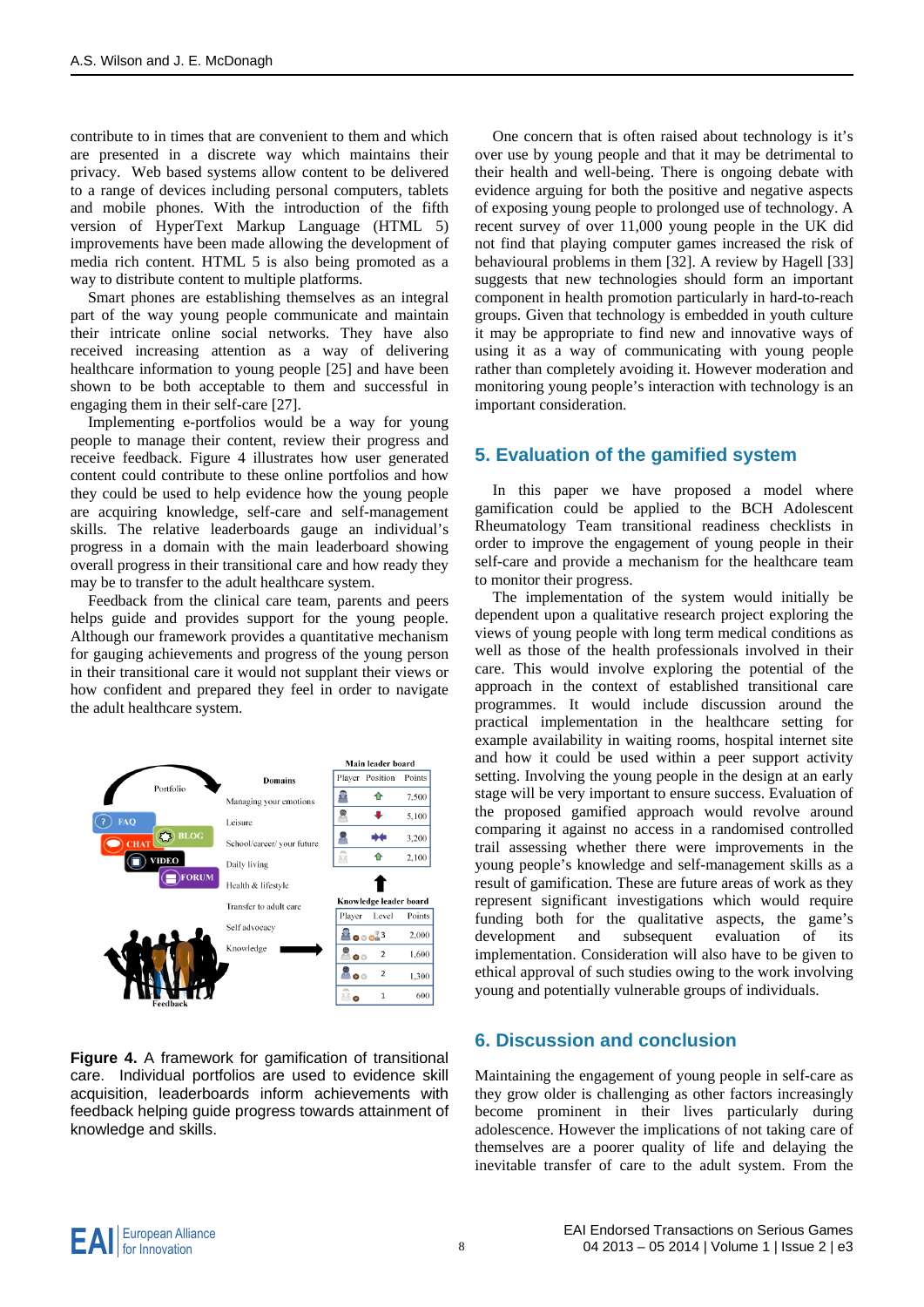clinical teams perspective being able to monitor and assess a young person's competency in self-management skills beyond the healthcare settings remains a challenge in everyday clinical practice.

By creating a process that allows both the young person and the doctor to monitor progress and create incentives for maintaining self-care in a fun way would be advantageous. This could be achieved by implementing the principles of gamification. However there are some factors that need to be taken into consideration and areas that will form part of future research. These include evaluating whether the young people would want such a system, what it means to them and how they would use it to help support their care in everyday life.

 Engagement with the system based upon gamification may also be dependent upon age, gender and stage of adolescent development, so the time frame for its effectiveness may be restricted owing to loss of interest as the young person matures. Loss of interest may also occur if a young person enters into remission for significant periods of time and be asymptomatic for their medical condition. Therefore they may not feel the need to use the system to continue to learn about self-care behaviours.

As with any game development, implementation and refinement of a range of complex mechanics and balancing them to make it fun, fair and in this case producing positive effects on behaviour is a time consuming process. However these are important components if the benefits of the game are to be maximised. It will be further complicated by the challenges of keeping the game novel and unique so that the

### **References**

- [1] Hagell, A, Coleman, J., Brooks, F. (2013) Key data on Adolescence 2013: The Latest Information and Statistics About Young People Today, Association for Young People's Health.
- [2] Harden, P.N., Walsh, G., Bandler, N., Bradley, S., Lonsdale, D., Taylor, J. and Marks, S.D. (2012) Bridging the gap: an integrated paediatric to adult clinical service for young adults with kidney failure. *British Medical Journal* 344: e3718.
- [3] Annunziato, R.A., Emre, S., Shneider, B., Barton, C., Dugan, C.A. and Shemesh, E. (2007) Adherence and medical outcomes in pediatric liver transplant recipients who transition to adult services. *Pediatric transplantation* 11(6): 608-614.
- [4] Hersh, A.O., Pang, S. Curran, M.L., Milojevic, D.S., and von Scheven, E. (2009) The challenges of transferring chronic illness patients to adult care: reflections from pediatric and adult rheumatology at a US academic center. *Pediatric Rheumatology Online Journal* 7(13): doi: 10.1186/1546-0096-7-13.
- [5] Wacker, A., Kaemmerer, H., Hollweck, R., Hauser, M., Deutsch, M.A., Brodherr-Heberlein, S., Eicken A, and Hess, J. (2005) Outcome of operated and unoperated adults with congenital cardiac disease lost to follow-up for more than five years. A*merican Journal of Cardiology* 95(6): 776-9.

young person returns to use it on a regular basis which is essential for reinforcement of positive health behaviours.

The system should also be designed to discourage people from trying to cheat the system in order to gain the rewards or seek approval from their peers. This would be counterproductive to the requirement that they are actively learning and achieving self-care skills and behaviours. However our premise is that by applying the principles of gamification to the transitional care process the acquisition of new knowledge, self-care and self-management skills would be made more fun and as a result improve the chances of engagement. Even if there were limitations to the effectiveness of the system as long as there were overall improvements in acquisition of skills and in the confidence of the young person to care for themselves it would be successful and as a result has the potential to engage a wider audience. This paper has discussed the application of gamification to transitional care. The initial framework proposed will provide clinicians and healthcare workers with an insight into the use of gamification in a healthcare setting and provide a basis for application to other areas where engagement with knowledge and skills acquisition can be challenging.

#### **Acknowledgements.**

We would like to express our gratitude to the Birmingham Children's Hospital Adolescent Rheumatology Team for their expert advice on both adolescent healthcare and their transitional readiness assessment tools and checklists.

- [6] Yeung, E., Kay, J., Roosevelt, G.E, Brandon, M. and Yetman, A.T. (2008) Lapse of care as a predictor for morbidity in adults with congenital heart disease. *International Journal of Cardiology* 125: 62-5.
- [7] Nakhla, M., Daneman, D., To, T., Paradis, G., and Guttmann, A. (2009) Transition to adult care for youths with diabetes mellitus: findings from a Universal Health Care System. *Pediatrics* 124(6): 1134-41.
- [8] Duguépéroux, I., Tamalet A., Sermet-Gaudelus, I., Le Bourgeois, M., Gérardin, M., Desmazes-Dufeu, N. and Hubert, D. (2008) Clinical changes of patients with cystic fibrosis during transition from pediatric to adult care. *Journal of Adolescent Health* 43: 459-465.
- [9] McDonagh, J.E. (2007) Transition of Care. How should we do it? *Paediatrics and Child Health* 17(12): 480-484.
- [10] Shaw, K.L., Southwood, T.R., McDonagh, J.E. on behalf of the British Paediatric Rheumatology Group. (2004) User perspectives of transitional care for adolescents with juvenile idiopathic arthritis. *Rheumatology (Oxford)* 43(6): 770-778.
- [11] Stinson, J.N., Toomey, P.C., Stevens, B.J., Kagan, S., Duffy, C.M., Huber, A., Malleson, P., Mcgrath, P.J., Yeung, R.S. and Fieldman, B.M. (2008) Asking the experts: Exploring the self-management needs of adolescents with Arthritis. *Arthritis and Rheumatism* 59(1): 65-72.
- [12] Suris, J.C., Akré, C., Berchtold, A., Bélanger, R.E., & Michaud, P.A. (2010). Chronically connected? Internet use among adolescents with chronic conditions. *Journal of Adolescent Health* 46(2): 200-202.